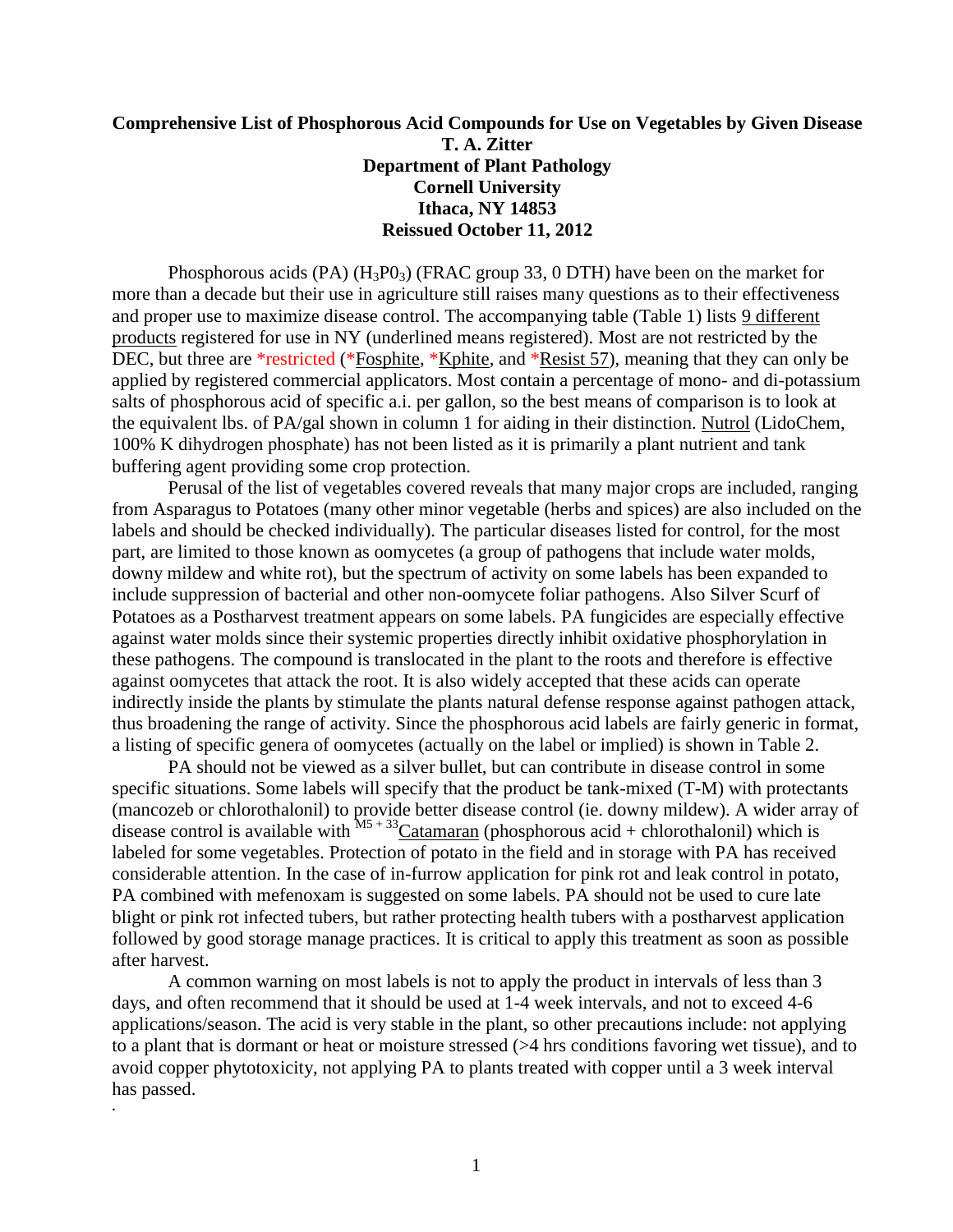| Table 1. Listing of<br>phosphorous acid<br>fungicides currently<br>registered in New York.<br>1) Agri-Fos                                    | <b>Source</b><br>Liquid Fert.                                               | <b>Active ingredients</b><br>45.8% Mono- & di-potassium                                                                                                               | Equivalent Ibs<br>Phosphorous<br>Acid/gal<br>3.35 | <b>Asparagus</b><br>CrwR | eas<br><u>Beans, Pea</u><br>(Legumes)<br>All                                | Crucifers (Brassica)<br>All                   | Celery<br>Carrot,<br>Beet,<br>Car | <b>Cucurbits</b><br>All                                                              | Lettuce, En, Es, Spin<br>All                 | <u>Onion, Garlic, Leek,</u><br>Sh<br>$\Delta$ ll | Egg,<br>Tomato,<br>Pepper<br>Tom                                   | Potato<br>In-Fur                                                                                                            | Postharvest<br>Potato P<br>per Ton<br>Intended -                                                         |
|----------------------------------------------------------------------------------------------------------------------------------------------|-----------------------------------------------------------------------------|-----------------------------------------------------------------------------------------------------------------------------------------------------------------------|---------------------------------------------------|--------------------------|-----------------------------------------------------------------------------|-----------------------------------------------|-----------------------------------|--------------------------------------------------------------------------------------|----------------------------------------------|--------------------------------------------------|--------------------------------------------------------------------|-----------------------------------------------------------------------------------------------------------------------------|----------------------------------------------------------------------------------------------------------|
| DEC Label Jan 8, 2010 Specific label,<br>EPA 71962-1                                                                                         | species<br>specified                                                        | salts Phosphorous acid 5.17<br>Ib ai/gallon; REI 4 hrs; 0<br>DTH.                                                                                                     |                                                   | ot,<br>Spear<br>slime    | Phyto,<br>Pyth                                                              | <b>DM</b>                                     | Phyto,<br>Pyth                    | DM T-<br>M with<br><b>MZ</b>                                                         | <b>DM</b>                                    | DMT<br>M with<br><b>MZ</b>                       | LB,<br>Phyto<br>Root<br>Rot<br>Egg,<br>Pep<br>Phyto<br>Root<br>rot | PRot,<br>Leak<br><b>Foliar</b><br>LB,<br>PRot.<br>Leak                                                                      | Russet<br>potatoes<br>processing<br>LB, PRot,<br>16.5 fl<br>$oz/0.5$ gal<br>water                        |
| 2) *Fosphite<br><b>DEC Label 9-14-2010</b><br>EPA 68573-2                                                                                    | J. H. Biotech<br>Specific label,<br>but only spp.<br>specific for<br>potato | 53% Mono- & di-potassium<br>salts Phosphorous acid 6.22<br>Ib ai/gallon; REI 4 hrs; 0<br>DTH.                                                                         | 3.90                                              | Phyto<br>p               | All<br>DM,<br>Phyto                                                         | All<br>DM,<br>Phyto                           | AII<br>DM.<br>Phyto               | All<br>DM,<br>Phyto                                                                  | All<br>$\overline{DM}$                       | On &<br>Ga<br><b>DM</b>                          | Tom<br>Phyto,<br>Pyth<br>Ega.<br>Pep<br>Phyto,<br>Pyth             | Foliar<br>LB,<br>PRot                                                                                                       | LB, PRot<br>6.4-12.8 fl<br>oz/0.5<br>gal/ton                                                             |
| 3) Fungi-Phite DF in<br>Ibs; Fungi-Phite in<br>lqts.<br>DEC Label 11-14-2011; given for potato<br>or 6-16-2011<br>EPA 83472-3; or<br>83472-1 | <b>Plant Protect.</b><br><b>Specific labels</b><br>for both; species        | 99% Mono- & di-potassium<br>salts Phosphorous acid;<br>equivalent to 0.68 lb<br>PA/pound; or 45.5% of<br>phosphorous acid containing<br>5.41 lb/gal; REI 4 hrs; 0 DTH | $\overline{?}$<br>3.38                            | Phyto<br>D               | All<br>DM,<br>Phyto,<br>Pyth,<br>Suppr<br>Bac. &<br>If. Dis.                | All<br>DM.<br>Suppr.<br>Bac. &<br>Lf.<br>Dis. | AII<br><b>DM</b>                  | All<br>$\overline{\text{SM}}$<br>Phyto,<br>Pyth,<br>Suppr. Suppr.<br>Lf. Dis. Bac. & | All<br>DM,<br>Phyto,<br>Pyth,<br>Lf.<br>Dis. | All<br>DM,<br>Suppr.<br>Bac.<br>Dis.             | All<br>Phyto,<br>Pyth,<br>Suppr.<br>Bac.<br>Dis. &<br>Lf. Dis.     | Foliar<br>PRot,<br>Leak.<br>Suppr.<br>LB w<br>protect<br>ant                                                                | Suppr.<br>PRot, LB<br>$0.65 -$<br>$1lb/0.5-1$<br>gal water<br>$1 - 1.5$<br>pts/0.5-1<br>gal. water       |
| 4) Helena ProPhyt                                                                                                                            | Luxenbourg<br>Specific label,<br>some species<br>specified                  | 54.5% Mono- & di-potassium<br>salts Phosphorous acid<br>$(34.3%)$ lb ai/gallon; REI 4<br>hrs; 0 DTH.                                                                  | 4.2                                               | no                       | All<br>DM,<br>Pyth<br>Cottony<br>leak<br>SpBea<br>n<br>Pyth &<br>Rhiz<br>DO | All<br><b>DM</b>                              | no                                | All<br>DM.<br>Phytop.<br>capsici                                                     | All<br><b>DM</b>                             | All<br><b>DM</b><br>PurBlc<br>h.                 | Tom<br>B best<br>T-M<br>with mz<br><b>or</b><br>chlorot<br>halonil | <mark>In-Fur</mark> w<br>mefen-<br>oxam,<br>PRot.<br>LBtuR<br>Phyt leak<br><b>Foliar</b><br>LB w<br>protectan<br>$\ddagger$ | 13f<br>oz/0.5gal<br>water/ton;<br>Suppr. of<br>LB tuber<br>rot, PRot,<br>Pyth leak,<br>& Silver<br>Scurf |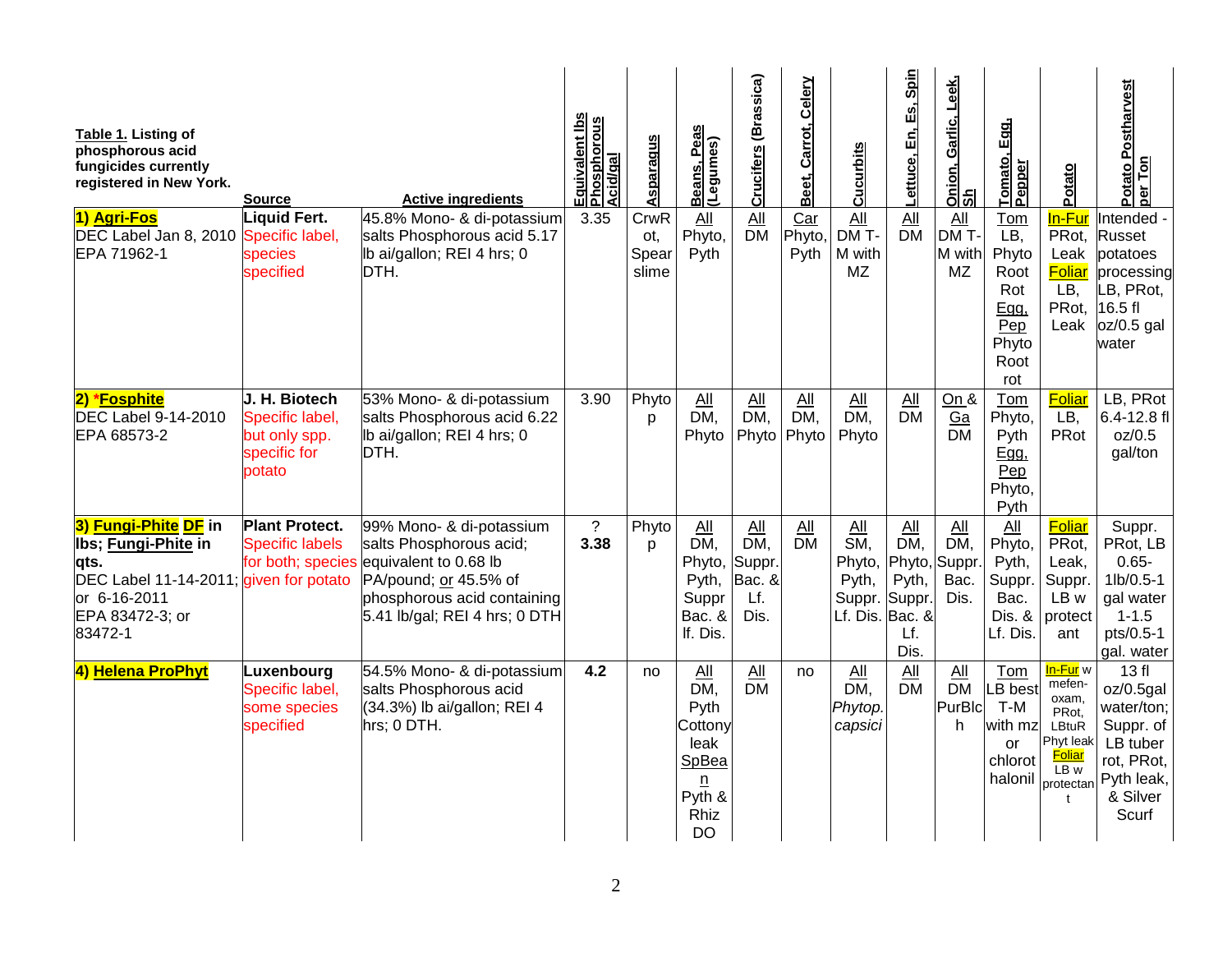| Table 1. Listing of<br>phosphorous acid<br>fungicides currently<br>registered in New York. | <b>Source</b>                                                                                | <b>Active ingredients</b>                                                                                         | Equivalent Ibs<br>Phosphorous<br>Acid/gal | Asparagus                     | Beans, Peas<br>(Legumes)                                | Crucifers<br>(Brassica)                    | <u>Beet, Carrot,</u><br>Celery                     | <b>Cucurbits</b>                                  | <u>යි</u><br><u>Lettuce, En,</u><br>S <u>pin</u> | <u>n, Garlic,</u><br>Sh<br>Onion,<br>Leek, | Egg.<br>Tomato,<br>Pepper                               | Potato                                                               | Potato<br>Postharvest per<br><u>Ton</u>                                                         |
|--------------------------------------------------------------------------------------------|----------------------------------------------------------------------------------------------|-------------------------------------------------------------------------------------------------------------------|-------------------------------------------|-------------------------------|---------------------------------------------------------|--------------------------------------------|----------------------------------------------------|---------------------------------------------------|--------------------------------------------------|--------------------------------------------|---------------------------------------------------------|----------------------------------------------------------------------|-------------------------------------------------------------------------------------------------|
| 5) *Kphite 7LP<br><b>DEC Label 2-12-2010</b><br>EPA 73806-1                                | <b>Plant Food</b><br><b>Systems</b><br>Generic Label;<br>species specific<br>only for potato | 56% Mono- & di-potassium<br>salts Phosphorous acid 7.03<br>Ib ai/gallon; REI 4 hrs; 0<br>DTH.                     | 4.41                                      | Phyto                         | All<br>DM.<br>Phyto,<br>Pyth,<br>Bac. &<br>Fungi        | All<br>DM,<br>Phyto<br>Pyth.               | All<br>DM,<br>Phyto,<br>Pyth.                      | All<br>DM,<br>Phyto,<br>Pyth.                     | All<br><b>DM</b>                                 | On &<br>Ga<br><b>DM</b>                    | $\underline{All}$<br>Phyto,<br>Pyth                     | Foliar<br>LB.<br>PRot                                                | <b>No</b>                                                                                       |
| <b>6) Phostrol</b><br><b>DEC Label 7/16/2012</b><br>EPA 55146-83                           | <b>Nufarm</b><br>Specific label;<br>species specific                                         | 53.6% Mono- & dibasic Na<br>K and NH3 phosphites;<br>Phosphorous acid 6.69 lb<br>ai/gallon; REI 4 hrs; 0 DTH      | 4.32<br>(35.6%)                           | Spear<br>slime,<br>Crw<br>Rot | All                                                     | All<br>$\overline{DM}$                     | Cel                                                | $\Delta$ ll<br>$\overline{DM}$<br>Phyt<br>capsici | All<br><b>DM</b>                                 | $\underline{All}$<br>$\overline{DM}$<br>h  | Tom<br>Phv<br>PurBIc root rot mefen-                    | In-Fur<br>W<br>oxam,<br>Foliar<br>LB w<br>protect.                   | <b>LBTuRt</b><br>PRot<br>Leak<br>SS<br>13f<br>oz/0.5gal/t<br>on                                 |
| 7) Rampart<br><b>DEC Label 3-17-2010</b><br>EPA 34704-924                                  | Loveland<br>Very Generic;<br>Species only for<br>potato post-<br>harvest use                 | 53% Mono- & di-potassium<br>salts Phosphorous acid 6.22<br>Ib ai/gallon; REI 4 hrs; 0<br>DTH.                     | 3.90                                      | Phyto                         | $\underline{All}$<br>DM,<br>Phyto<br>Pyth               | $\underline{All}$<br>DM,<br>Phyto<br>Pyth  | $\underline{All}$<br>DM,<br>Phyto<br>Pyth          | $\underline{All}$<br>DM,<br>Phyto<br>Pyth         | $\underline{All}$<br>DM,<br>Phyto<br>Pyth        | On &<br>Ga<br><b>DM</b>                    | $\underline{AII}$<br>Phyto<br>Pyth                      | <b>Foliar</b><br>Phyt<br>Pyth                                        | LB & PRot<br>6.4-12.8 fl<br>oz/0.5 gal<br>water                                                 |
| 8) *Resist 57<br><b>DEC Label 1-11-2010</b><br>EPA 82940-1                                 | <b>Actagro LLC</b><br><b>Very Generic</b><br>potato                                          | 57% Mono- & di-potassium<br>salts; Phosphorous acid 6.78<br>label; species for lb ai/gallon; REI 4 hrs; 0<br>DTH. | 4.16                                      | Phyto                         | $\overline{All}$<br>DM,<br>Phyto<br>Pyth<br>Fus<br>Rhiz | All<br>DM,<br>Phyto<br>Pyth<br>Fus<br>Rhiz | $\Delta$ II<br>DM,<br>Phyto<br>Pyth<br>Fus<br>Rhiz | All<br>DM,<br>Phyto<br>Pyth<br>Fus<br>Rhiz        | All<br>DM,<br>Phyto<br>Pyth<br>Fus<br>Rhiz       | All<br>DM,<br>Phyto<br>Pyth<br>Fus<br>Rhiz | $\overline{All}$<br>DM,<br>Phyto<br>Pyth<br>Fus<br>Rhiz | Foliar<br>LB,<br>PRot                                                | LB, PRot,<br>Silver<br>Scurf; 0.1<br>gal/0.5 gal<br>water/ton                                   |
| 9) Reveille<br>DEC Label May 11,<br>2012<br>EPA 42519-22-5905                              | <b>Helena</b><br>Species specific                                                            | 54.5% potassium phosphite;<br>Phosphorous acid<br>equivalent: 34.30%; REI 4<br>hrs; 0 DTH                         | 4.2                                       | no                            | AII<br><b>DM</b>                                        | All<br><b>DM</b>                           | no                                                 | All<br>DM,<br>Phyto<br>capsici                    | All<br><b>DM</b>                                 | All<br><b>DM</b><br>h                      | AII<br>LB w<br>PurBlc protect<br>ant                    | <b>Foliar</b><br>LB w mz<br>In-Fur<br>tub rot.<br>W<br>mefanox<br>am | 13 fl oz in<br>$0.5$ gal<br><b>PRot, LB</b> water/tonS<br>uppr.<br>Pyth leak LBtub rot,<br>Prot |

**Table 1 Disclaimer: Please read the pesticide label prior to use. The information contained in the article is not a substitute for a pesticide label. Trade names used herein are for convenience only; no endorsement of products is intended, nor is criticism of unnamed products implied. Some of this information is historical in nature and may no longer be applicable.**